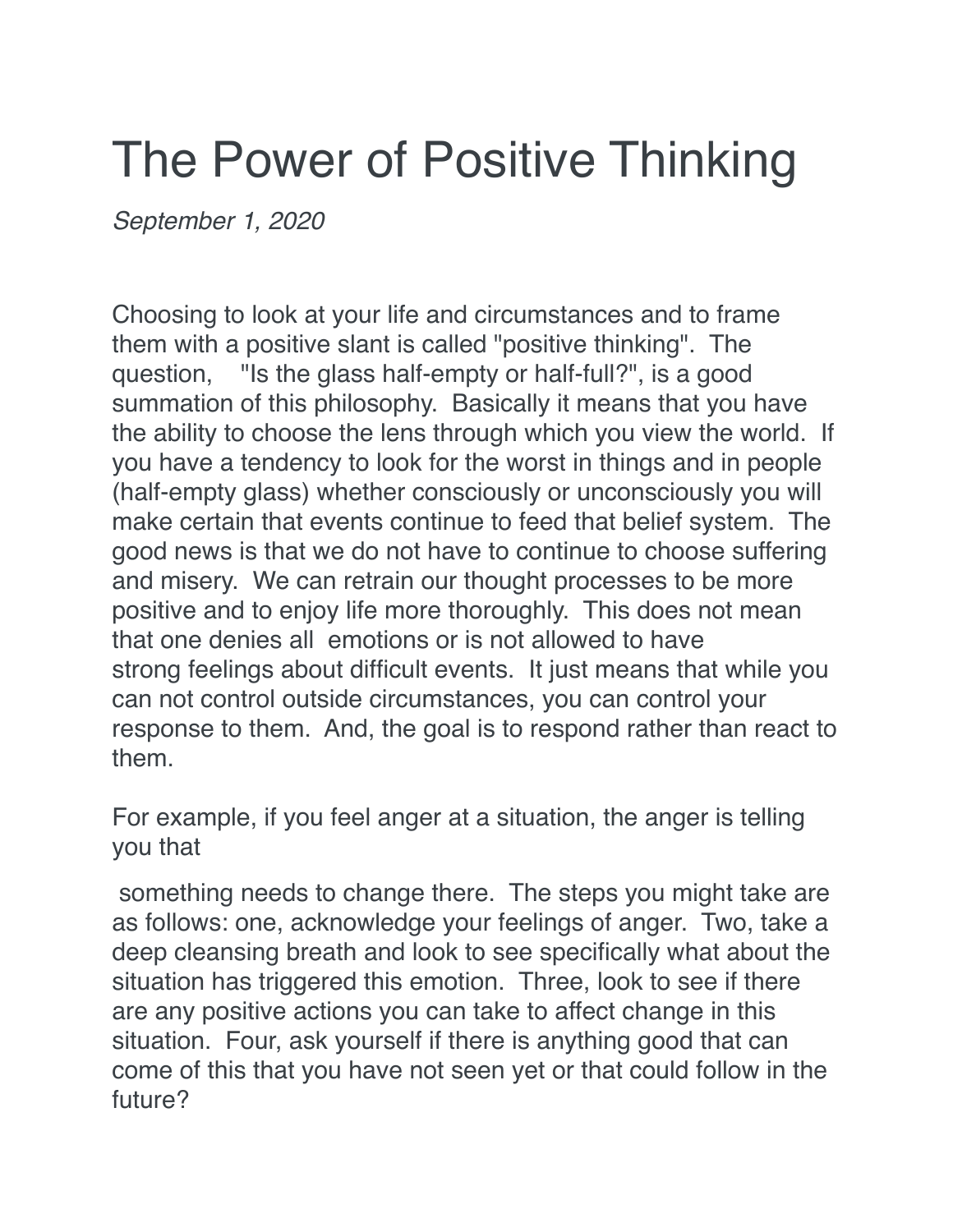Another additional way to help retrain your thoughts is to practice gratitude. Start your day with five minutes of mentally listing the things for which you are grateful. As you go through your day, take a few moments now and then to fully sit in the energy of gratitude. You will be surprised how profoundly this simple task can affect you and your mindset. Additionally, you can also work with intentions. An intention is a verbal declaration of how you wish to be present in the world. For instance, you can set the intention before you leave the house that everyone you meet will be better for having come in contact with you. Aspire to be the pebble in the pond that ripples compassion and understanding for others. Does this mean that you will never have to deal with difficult people or situations again? No, but you will find that you have more resources to handle them better and that you are able to shake off their negativity easier.

These exercises are steps towards becoming a positive thinker and just like with any physical exercise, do not expect to be perfect right away. Show yourself compassion when and if you don't quite meet your expectations. You would not expect to be able to go out and run a marathon without training either. What are the benefits of becoming a more positive thinker? Just on the physical level alone, the effect can be staggering. According to the Mayo Clinic, the power of positive thinking has been linked to:

- Increased life span
- Lower rates of depression
- Lower levels of distress
- Greater resistance to the common cold